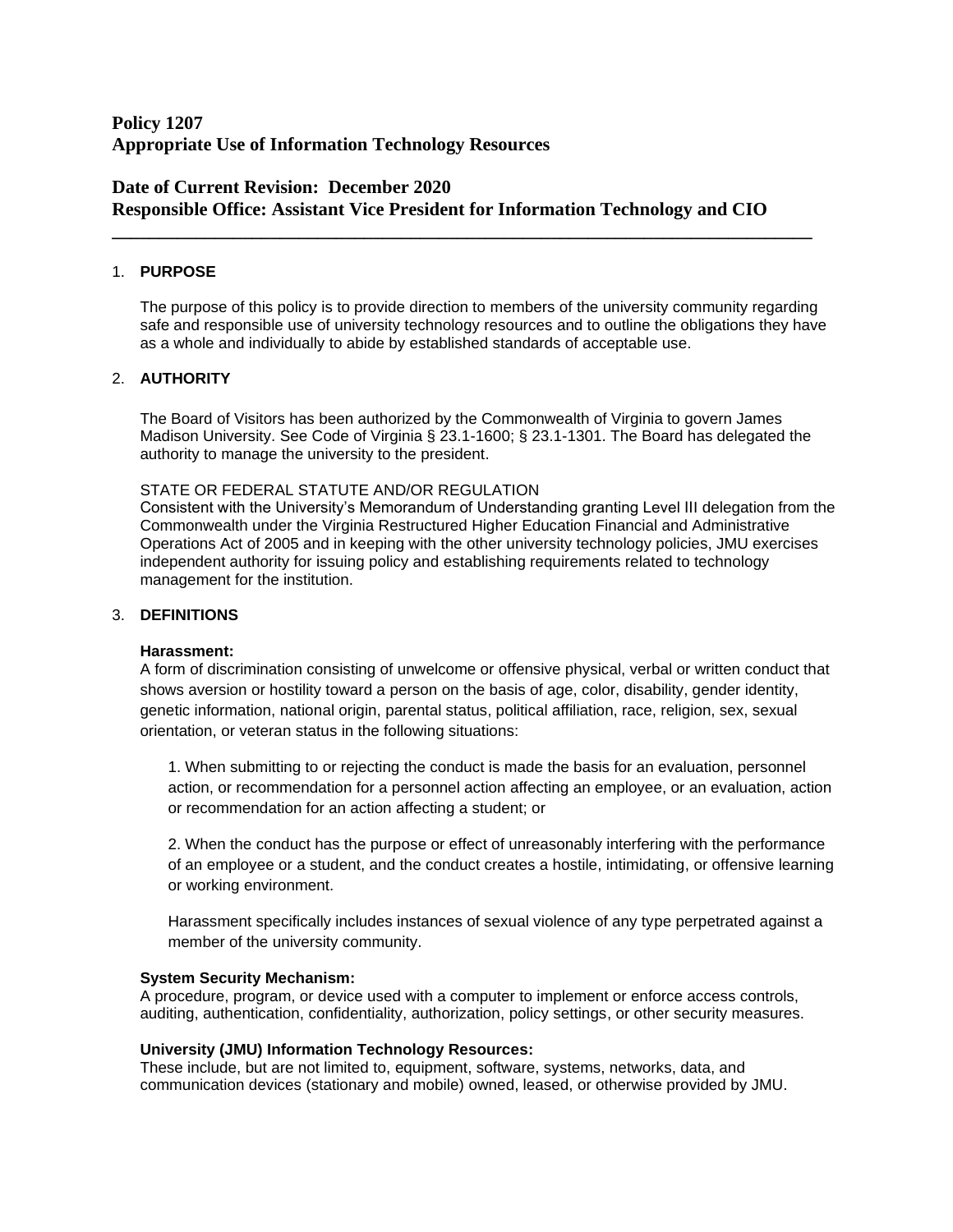## 4. **APPLICABILITY**

This policy applies to all members of the university community who use the university's information technology (IT) resources. This includes, but is not limited to, students (applicants, current and graduates), faculty, staff, guests, and external individuals or organizations. The policy applies regardless of the methods of access, whether initiated from on or off-campus and whether using university-owned, privately-owned, or third-party systems or networks.

### 5. **POLICY**

JMU provides a variety of public and non-public information technology resources to provide services, encourage free exchange of ideas and support information sharing. Access to these resources is a privilege governed by certain regulations and restrictions. These include university policies, procedures, and standards, as well as applicable local, state, and federal laws/regulations.

Authorized users are offered the most reliable and reasonably broad access to information technology resources possible. In return for these access privileges, the user agrees to behave ethically, appropriately, and responsibly in their use of the resources. This means that each person who accesses or uses university information technology resources accepts the responsibilities outlined here and in other university policies and standards. In addition, users will adhere to applicable local, state, and federal laws/regulations.

Under some circumstances, actions must be taken to preserve the security, integrity and/or availability of university information technology resources or to respond to legal inquiries. Therefore, at the discretion of university senior management, files, data, or communications may be reviewed as necessary with cause, and individuals are not entitled to any expectation of privacy. The university also reserves the right to suspend or discontinue access to university information technology resources as necessary.

### 6. **PROCEDURES**

Due to the openness of JMU's network, virtually all systems are connected internally and to external resources as well. Improper operation of such systems can result in compromise or operational disruption of the JMU network and related services and data. Thus, there are special requirements related specifically to network-connected devices. These requirements apply to all devices connected to or accessing the JMU network.

Though specific requirements/operating practices may vary somewhat with specific aspects of the environment, users are expected to follow best practices for effective and secure operations. For example, it is expected that available protections such as security configuration settings, anti-virus software, software/service updates, and account/account-level access controls are used whenever one is accessing JMU information technology resources.

More specific requirements for the use of JMU information technology resources are communicated through university [information technology policies and standards](http://www.jmu.edu/computing/policies-and-standards.shtml) and those otherwise related. Users are responsible to ask questions and assure their own understanding of these requirements.

## 7. **RESPONSIBILITIES**

### 7.1. User Responsibilities:

As a user of JMU information technology resources, each user shall:

- use only those information technology resources for which they have authorization
- use information technology resources and data only for their intended purposes
- refuse to provide or share access to university information technology resources with those who are not authorized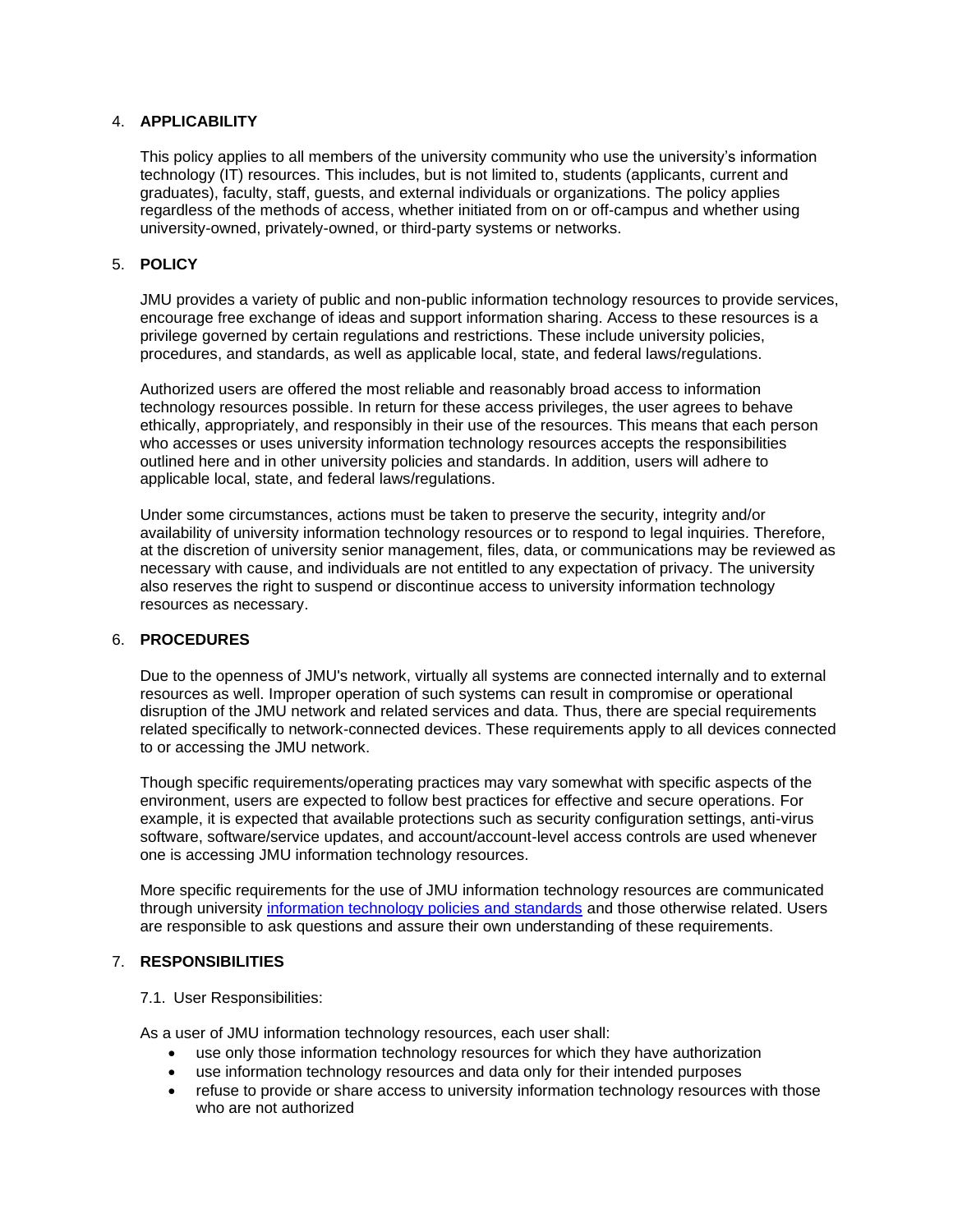- abide by applicable laws/regulations and university policies, including, but not limited to, those related to copyright and intellectual property
- respect the security (confidentiality, integrity, and availability) of information technology resources
- respect the privacy and personal rights of others including, but not limited to, the right to be free from intimidation or harassment
- use and operate information technology resources in a manner that respects established controls and minimizes the risk of adverse effects or unavailability to others
- accept responsibility for behavior, for any use of user credentials, and for the operation of any device(s) they own, use, or are assigned
- upon notification, comply with requests to discontinue activity or behavior that violates this or other applicable policies or regulations
- not use university information technology resources for personal/financial gain, political activities, or fraudulent, harassing, or illegal activities
- report any violation of security or appropriate use to [abuse@jmu.edu](mailto:abuse@jmu.edu) or to the university's information security officer
- report suspected possible fraudulent transactions involving university information technology resources to Audit and Management Services (see Policy [1603](http://www.jmu.edu/JMUpolicy/policies/1603.shtml) - Fraud, Waste and Abuse Reporting)
- 7.2. University employees:

Further, in using university information technology resources, employees shall:

- refrain from operating computer games using university information technology resources, other than for academic instruction
- comply with any statute or regulation applicable to university employees including, but not limited to, Commonwealth of Virginia [DHRM Policy 1.75](http://www.dhrm.virginia.gov/docs/default-source/hrpolicy/1-75-use-of-electronic-communications-and-social-media-update.pdf?sfvrsn=0) (Use of Electronic Communication and Social Media) and Code of Virginia sections prohibiting employees from accessing sexually-explicit materials
- adhere to [university policies](http://www.jmu.edu/computing/policies-and-standards.shtml) and standards for procurement/development of technology systems/services and their operation, maintenance or modification
- 7.3. Other Responsibilities**:**

The university's assistant vice president (AVP) for information technology and CIO, information security officer, and other IT staff have responsibilities assigned by the university as part of their job responsibilities.

Because of their leadership positions and control over resources, AVPs, deans, and other academic/administrative unit heads, along with principal investigators (PIs) can play a critical role in the use and protection of JMU information resources. They are expected to influence appropriate use outcomes by:

- ensuring that security is given appropriate consideration, along with functionality, performance, ease-of-use, cost, and availability, in the planning and implementation of new projects and services
- making computer security a staffing, funding, and training priority. Additionally, PIs can specify the cost associated with security as a direct cost in grant proposals
- encouraging responsible attitudes and behaviors within the units they lead by communicating the importance of addressing security issues and by requiring all staff members to be accountable for the security of their network-connected devices
- acknowledging that administration of information technology resources takes specialized skills and helping ensure that qualified people and necessary resources are available; and enabling quick and effective response to violations of appropriate use or when a security breach occurs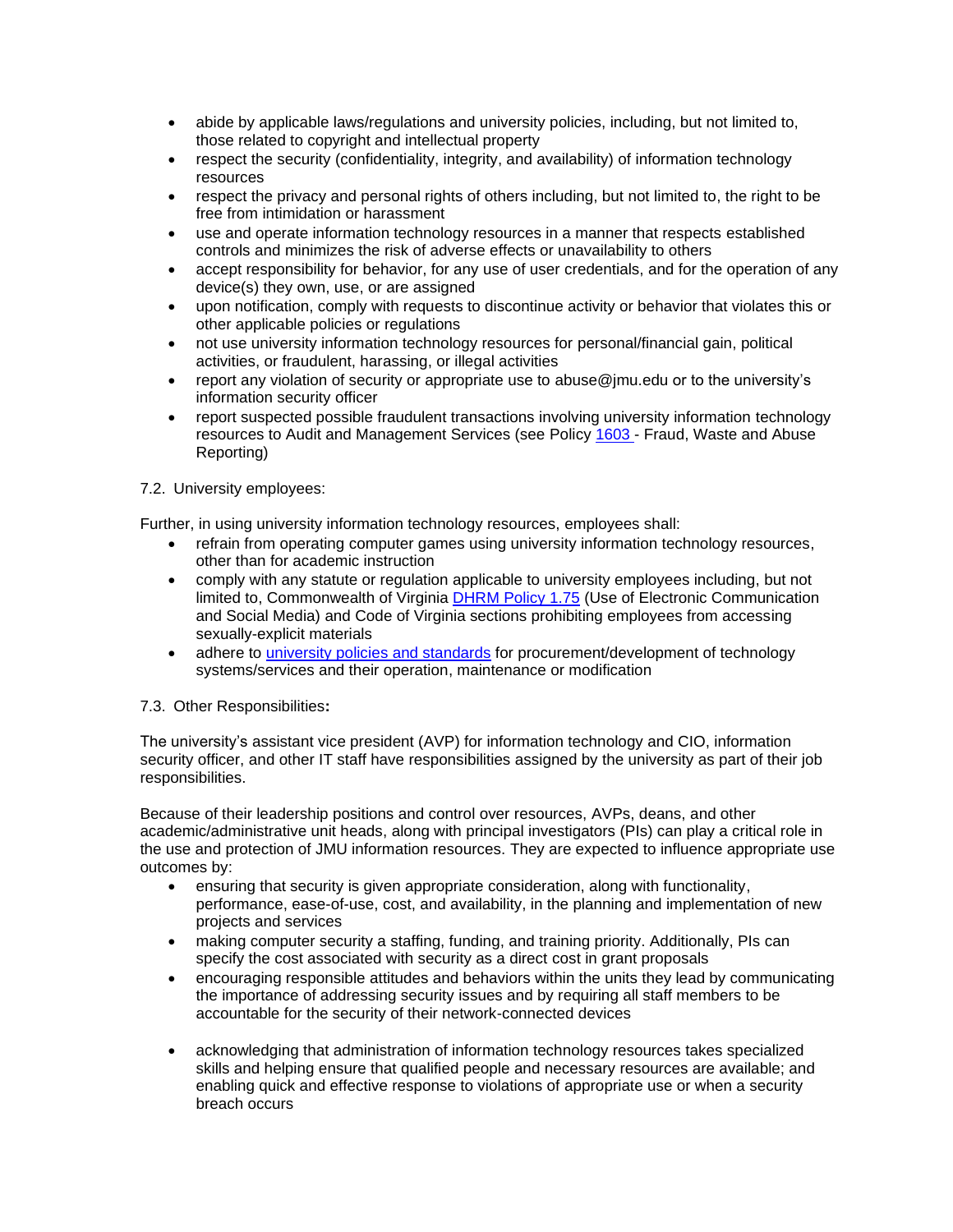7.4 All departments, offices and employees that generate, receive or maintain public records under the terms of this policy are also responsible for compliance with Policy [1109](http://www.jmu.edu/JMUpolicy/policies/1109.shtml) - Records Management.

### 8. **SANCTIONS**

- 8.1 Regarding employees, sanctions will be commensurate with the severity and/or frequency of the offense, and may include termination of employment.
- 8.2 Regarding students, sanctions will be commensurate with the severity and/or frequency of the offense, and may include suspension or expulsion.
- 8.3 In addition, responses for violation of this policy may include, but are not necessarily limited to, the following:
	- Notification: alerting a user to what appears to be an inadvertent violation of this policy, in order to educate the user to avoid subsequent violations
	- Warning: alerting a user to the violation, with the understanding that any additional violation will result in a greater penalty
	- Loss of computer and/or network privileges: limitation or removal of computer and/or network privileges, either permanently or for a specified period of time
	- Restitution for damages: requiring reimbursement for the costs of repair or replacement of computer-related material, equipment, hardware, software, data, and/or facilities. In addition, such reimbursement shall include, but not necessarily be limited to, the cost of additional time spent by university employees due to the violation
	- Finally, the violator may be subject to criminal or civil penalties as they apply
- 8.4 The university considers any violation to be a serious offense in its efforts to preserve the privacy, data, and services of individuals and the university. In the case an investigation is begun related to policy and/or legal violations, the university's officials reserve the right to access, examine, intercept, monitor, and copy the files, network transmissions, and/or on-line sessions of any user. The university may choose to suspend a user's access to its resources in connection with investigation of (but not limited to) any of the following:
	- violations or suspected violations of security and/or policies
	- activities which may be contributing to poor computer performance
	- computer malfunctions
- 8.5 In connection with such investigations, users whose files, network transmissions, or computer sessions are affected are deemed to have acknowledged that they are not entitled to any expectation of privacy with regard to their files, data or communications, which may be shared with appropriate investigating officials. In general, the university will exercise discretion as far as is appropriate given the case.
- 8.6 The university's Office of Audit and Management Services (as well as appropriate JMU or external law enforcement agencies) may be notified of the violation and provided with information and materials relating to the investigation and/or violation.

#### 9. **EXCLUSIONS**

None.

#### 10. **INTERPRETATION**

Authority to interpret this policy rests with the president, and is generally delegated to the assistant vice president for information technology and CIO.